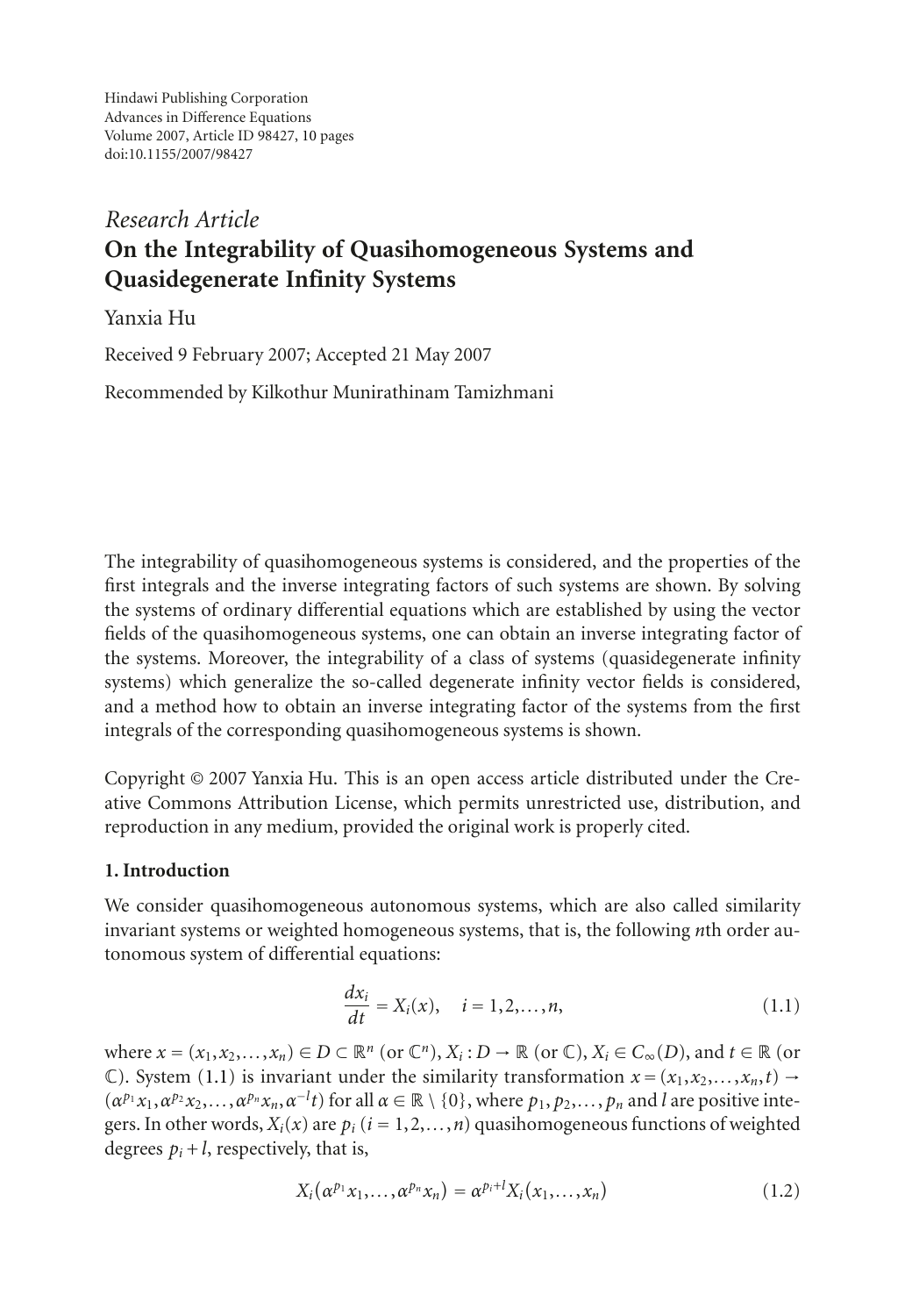for all  $\alpha \in \mathbb{R} \setminus \{0\}$ . We also say that system  $(1.1)$  is  $p_i$   $(i = 1, 2, ..., n)$  quasihomogeneous of weighted degree *l*.

Notice that if  $p_i$  ( $i = 1, 2, \ldots, a$ ) are even and  $p_i$  ( $i = a+1, a+2, \ldots, n$ ) and *l* are odd, then the  $p_i$  ( $i = 1, 2, \ldots, n$ ) quasihomogeneous systems include some class of the reversible systems which are invariant under the symmetry  $(x_1, \ldots, x_n, t) \rightarrow (x_1, \ldots, x_a, -x_{a+1}, \ldots, -x_n, t)$ . Moreover, in the particular case  $p_i$  ( $i = 1, 2, \ldots, n$ ) = 1, the quasihomogeneous systems reduce to classical homogeneous systems.

Motion equations of many important problems of dynamics are of the quasihomogeneous form, for example, Euler-Poisson equations, Kirchhoff equations, and so forth. Recently, several works have studied the integrability of autonomous systems and quasi-homogeneous polynomial systems; for more details see [\[1](#page-9-1)[–6\]](#page-9-2). In [\[5\]](#page-9-3), several techniques for searching first integrals of *n*th autonomous systems by using Lie groups admitted by the systems are proposed. The integrability of quasihomogeneous planar systems is studied in [\[1,](#page-9-1) [3\]](#page-9-4), and the existence of a link between the Kowalevskaya exponents of quasihomogeneous systems and the degree of their quasihomogeneous polynomial first integrals is studied in [\[2](#page-9-5), [4](#page-9-6)]. There exist some methods for studying the integrability of autonomous systems by using Lie group admitted by the systems [\[5,](#page-9-3) [7,](#page-9-7) [8\]](#page-9-8) and using by the invariant manifolds of the systems [\[6\]](#page-9-2). As we know, the existence of inverse integrating factors gives a lot of information on dynamics, integrability of the systems and so on. In [\[9\]](#page-9-9), the relationship between the property of a Darboux first integral and the existence of a polynomial inverse integrating factor of a polynomial differential systems was studied. However, generally, it is difficult to search for inverse integrating factors. Searching for first integrals of a system plays a very important role for integrating the system. In this paper, we study the integrability of *n*th order qusaihomogeneous systems. First, we show the properties of the first integrals and the inverse integrating factors of such systems. Then, we propose a method to obtain an inverse integrating factor of the systems by solving the ordinary differential equations systems established by using the vector fields of the quasihomogeneous systems. System [\(1.1\)](#page-0-0) with  $n = 2$  is called degenerate infinity system if it satisfies  $X_1 = x_1 A$ ,  $X_2 = x_2 A$  for some homogeneous polynomial  $A(x_1, x_2)$ . Degenerate infinity systems have attracted the attention of many authors, see [\[10,](#page-9-10) [11](#page-9-11)]. In this paper, we also consider the integrability of a class of systems which generalize the so-called degenerate infinity vector fields, that is,

<span id="page-1-0"></span>
$$
\frac{dx_i}{dt} = X_i(x) + p_i x_i A(x_1, x_2, \dots, x_n), \quad i = 1, 2, \dots, n,
$$
\n(1.3)

where  $X_i(x)$  ( $i = 1, 2, ..., n$ ) are  $p_i$  ( $i = 1, 2, ..., n$ ) quasihomogeneous function of weighted degrees  $p_i + l$  of system [\(1.1\)](#page-0-0), respectively.  $A(x_1, x_2, \ldots, x_n)$  is given a  $p_i$  ( $i = 1, 2, \ldots, n$ ) quasihomogeneous polynomial of weighted degree *α*. We call system [\(1.3\)](#page-1-0) a quasidegenerate infinity system. We propose a method to obtain inverse integrating factors of system [\(1.3\)](#page-1-0) from the first integrals of the corresponding quasihomogeneous system [\(1.1\)](#page-0-0) by using the Darboux's theory of integrability.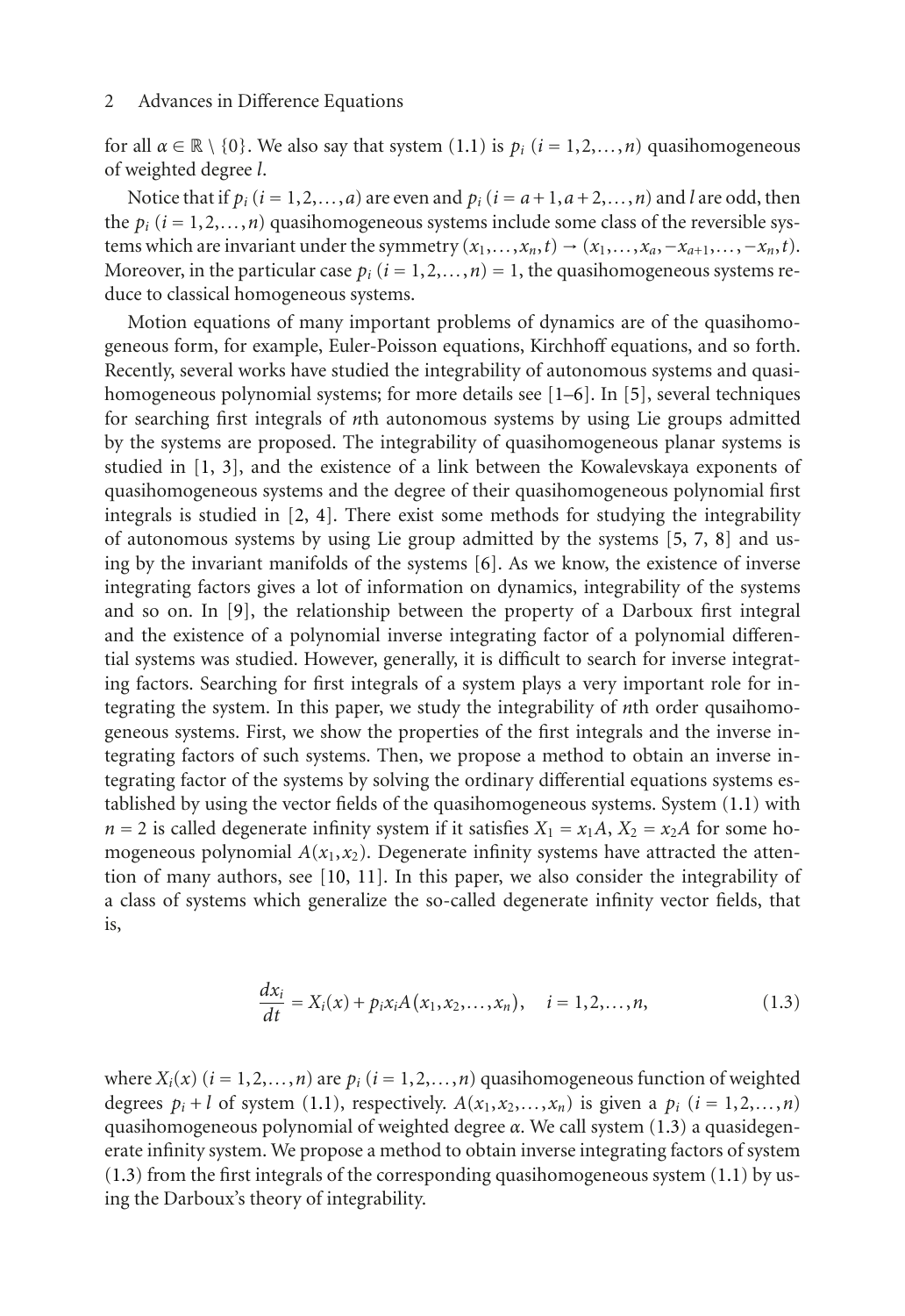#### **2. On the integrability of quasihomogeneous systems**

Let  $X$  be the vector field associated with system  $(1.1)$ , that is,

$$
X = X_1(x)\frac{\partial}{\partial x_1} + X_2(x)\frac{\partial}{\partial x_2} + \dots + X_n(x)\frac{\partial}{\partial x_n}.
$$
 (2.1)

Let *G* be a one-parameter Lie group with an associated infinitesimal generator *V* defined as

$$
V = \xi_1(x)\frac{\partial}{\partial x_1} + \xi_2(x)\frac{\partial}{\partial x_2} + \dots + \xi_n(x)\frac{\partial}{\partial x_n},
$$
\n(2.2)

where  $\xi_i(x) \in C^1(D)$ ,  $i = 1, 2, ..., n$ . A Lie group admitted by (in fact an infinitesimal symmetry) system [\(1.1\)](#page-0-0) is defined to be a group of transformations with infinitesimal generator *V* such that under the action of this group, a solution curve of system [\(1.1\)](#page-0-0) is mapped into another solution curve of system [\(1.1\)](#page-0-0).

<span id="page-2-0"></span>Proposition 2.1 (see [\[7\]](#page-9-7)). *Let G be the one-parameter Lie group with infinitesimal generator V, then G is a Lie group admitted by system [\(1.1\)](#page-0-0) if and only if*

$$
[X, V] = B(x_1, x_2, \dots, x_n)X
$$
 (2.3)

*is satisfied for some smooth scalar function*  $B(x_1, x_2, \ldots, x_n)$ , where  $[X, V] := XV - VX$  *is the Lie bracket of the C*1*-vector fields of X and V.*

<span id="page-2-1"></span>*Definition 2.2.* Let  $\mathcal{V}$  be an open subset of *D.* A nonzero function  $\mu \in C^1(\mathcal{V}) : \mathcal{V} \to \mathbb{R}$ , satisfying the linear partial differential equation  $X\mu = \text{div}(X)\mu$ , or equivalently,

$$
X_1(x)\frac{\partial\mu}{\partial x_1} + X_2(x)\frac{\partial\mu}{\partial x_2} + \dots + X_n(x)\frac{\partial\mu}{\partial x_n} = \left(\frac{\partial X_1}{\partial x_1} + \dots + \frac{\partial X_n}{\partial x_n}\right)\mu,
$$
 (2.4)

is called an inverse integrating factor of system  $(1.1)$  on  $\mathcal V$ . It is well known, if  $n = 2$ , system [\(1.1\)](#page-0-0) has two autonomous differential equations and admits a Lie group *G*, then the system [\(1.1\)](#page-0-0) has the following inverse integrating factor defined on  $\mathbb{V}$ :

$$
\mu(x_1, x_2) = X_1(x_1, x_2) \xi_2(x_1, x_2) - X_2(x_1, x_2) \xi_1(x_1, x_2)
$$
\n(2.5)

provided that  $\mu(x_1, x_2) \neq 0$  (see [\[8](#page-9-8)]).

Theorem 2.3. *System [\(1.1\)](#page-0-0) admits the Lie group G with the following infinitesimal generator V:*

$$
V = p_1 x_1 \frac{\partial}{\partial x_1} + \dots + p_n x_n \frac{\partial}{\partial x_n}.
$$
 (2.6)

*Proof.* One can obtain the result by straightforward computing by using [Proposition 2.1.](#page-2-0)

For example, the system of Euler-Poisson equations is a quasihomogeneous system with

$$
p_1 = p_2 = p_3 = 1,
$$
  $p_4 = p_5 = p_6 = 2,$   $l = 1,$  (2.7)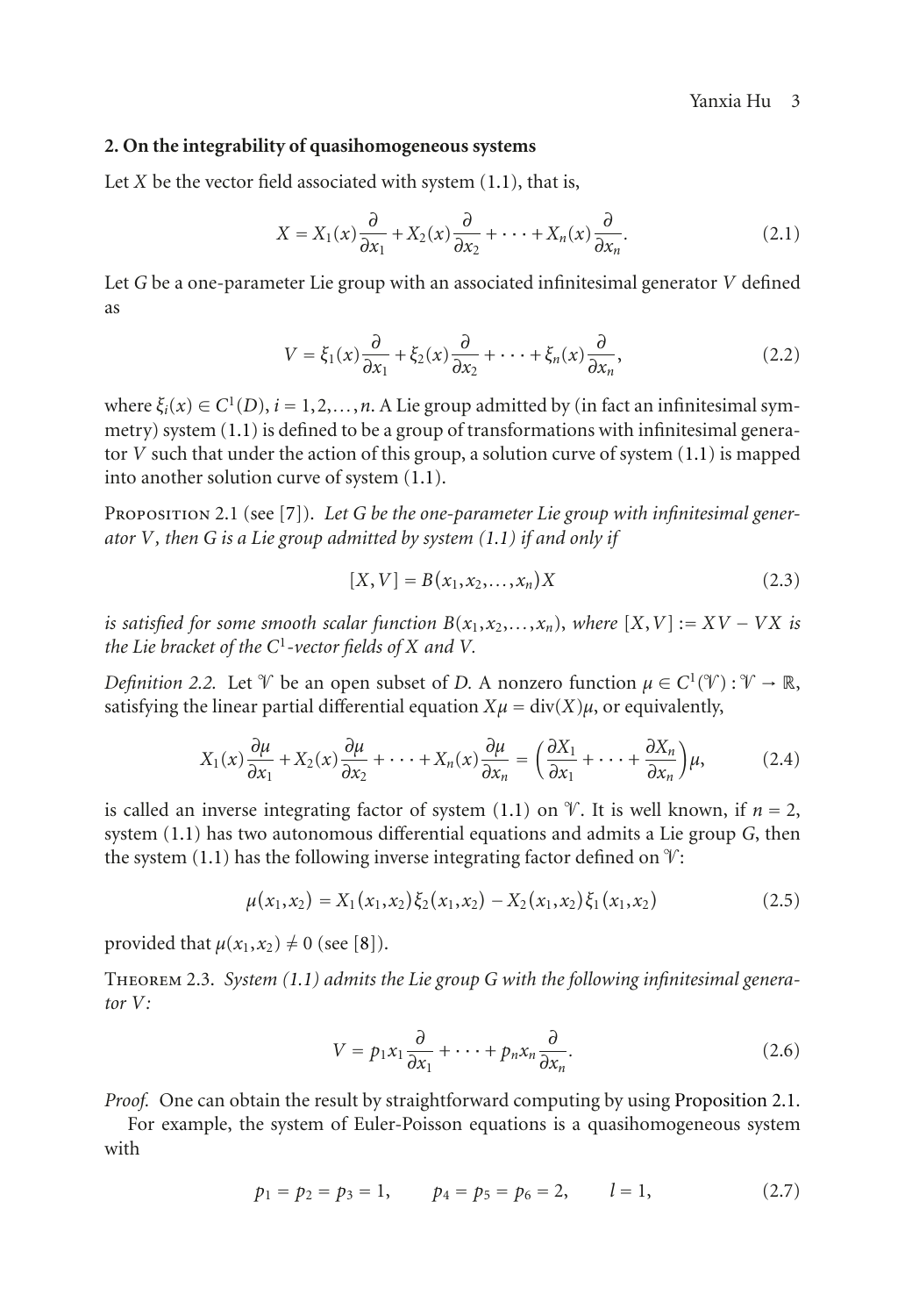and it admits Lie group with infinitesimal generator *V*,

$$
V = x_1 \frac{\partial}{\partial x_1} + x_2 \frac{\partial}{\partial x_2} + x_3 \frac{\partial}{\partial x_3} + 2x_4 \frac{\partial}{\partial x_4} + 2x_5 \frac{\partial}{\partial x_5} + 2x_6 \frac{\partial}{\partial x_6}.
$$
 (2.8)

In [\[5\]](#page-9-3), some first integrals of the Euler-Poisson equations system are obtained by using the quasihomogeneous property of the system.

It is well known that, given a polynomial  $f \in R[x_1, x_2, \ldots, x_n]$ , we can split it in the form  $f = f_m + f_{m+1} + \cdots + f_{m+r}$ , where  $f_k$  ( $k = m, m+1, \ldots, m+r$ ) is a  $p_i$  ( $i = 1, 2, \ldots, n$ ) quasihomogeneous polynomial of weighted degree *k*, that is,

$$
f_k(\alpha^{p_1}x_1,\ldots,\alpha^{p_n}x_n)=\alpha^k f_k(x_1,\ldots,x_2)
$$
\n(2.9)

<span id="page-3-0"></span>for  $k = m, m+1, \ldots, m+r$ . We have the following result.

THEOREM 2.4. Let f be a polynomial in the variables  $x_1, x_2, \ldots, x_n$  and let

$$
f = f_m + f_{m+1} + \dots + f_{m+r}
$$
 (2.10)

*be its decomposition into pi* (*<sup>i</sup>* <sup>=</sup> 1,2,*...*,*n*) *quasihomogeneous polynomial of weighted degree <sup>m</sup>* <sup>+</sup> *<sup>i</sup> for <sup>i</sup>* <sup>=</sup> 0,1,*...*,*r*, *then <sup>f</sup> is either a polynomial first integral or a polynomial inverse integrating factor of system [\(1.1\)](#page-0-0) if and only if each quasihomogeneous polynomial fm*+*<sup>i</sup> is either a first integral or an integrating factor of system*  $(1.1)$  *for*  $i = 0, 1, \ldots, r$ *, <i>respectively.* 

*Proof.* If *f* is a polynomial first integral, the result is proved in [\[4](#page-9-6)]. Hence we will proof the case in which  $f$  is a polynomial inverse integrating factor of system  $(1.1)$ .

The sufficiency is obvious. So we will only prove the necessity. From [Definition 2.2,](#page-2-1) we have

$$
X_1(x)\frac{\partial f}{\partial x_1} + X_2(x)\frac{\partial f}{\partial x_2} + \dots + X_n(x)\frac{\partial f}{\partial x_n} = \left(\frac{\partial X_1}{\partial x_1} + \dots + \frac{\partial X_n}{\partial x_n}\right)f,
$$
(2.11)

that is,

$$
\sum_{i=0}^r \left( X_1(x) \frac{\partial f_{m+i}}{\partial x_1} + X_2(x) \frac{\partial f_{m+i}}{\partial x_2} + \dots + X_n(x) \frac{\partial f_{m+i}}{\partial x_n} \right) = \sum_{i=0}^r \left( \frac{\partial X_1}{\partial x_1} + \frac{\partial X_2}{\partial x_2} + \dots + \frac{\partial X_n}{\partial x_n} \right) f_{m+i}.
$$
\n(2.12)

Since  $X_i(x)$  ( $j = 1, 2, ..., n$ ) have weight degrees  $p_j + l$  ( $j = 1, 2, ..., n$ ), then the divergence of system [\(1.1\)](#page-0-0)

$$
\operatorname{div} X = \frac{\partial X_1}{\partial x_1} + \frac{\partial X_2}{\partial x_2} + \dots + \frac{\partial X_n}{\partial x_n},
$$
\n(2.13)

has weighted degree *<sup>l</sup>*. Similarly, *∂ fm*+*i/∂xj* (*<sup>j</sup>* <sup>=</sup> 1,2,*...*,*n*) have weighted degrees *<sup>m</sup>* <sup>+</sup> *<sup>i</sup>* <sup>−</sup>  $p_j$  ( $j = 1, 2, \ldots, n$ ), respectively. So, from the quasihomogeneous polynomial components on the left- and right-hand sides of being of weighted degree  $l + m + i$ , we can obtain

$$
X_1(x)\frac{\partial f_{m+i}}{\partial x_1} + X_2(x)\frac{\partial f_{m+i}}{\partial x_2} + \dots + X_n(x)\frac{\partial f_{m+i}}{\partial x_n} = \left(\frac{\partial X_1}{\partial x_1} + \frac{\partial X_2}{\partial x_2} + \dots + \frac{\partial X_n}{\partial x_n}\right) f_{m+i},\tag{2.14}
$$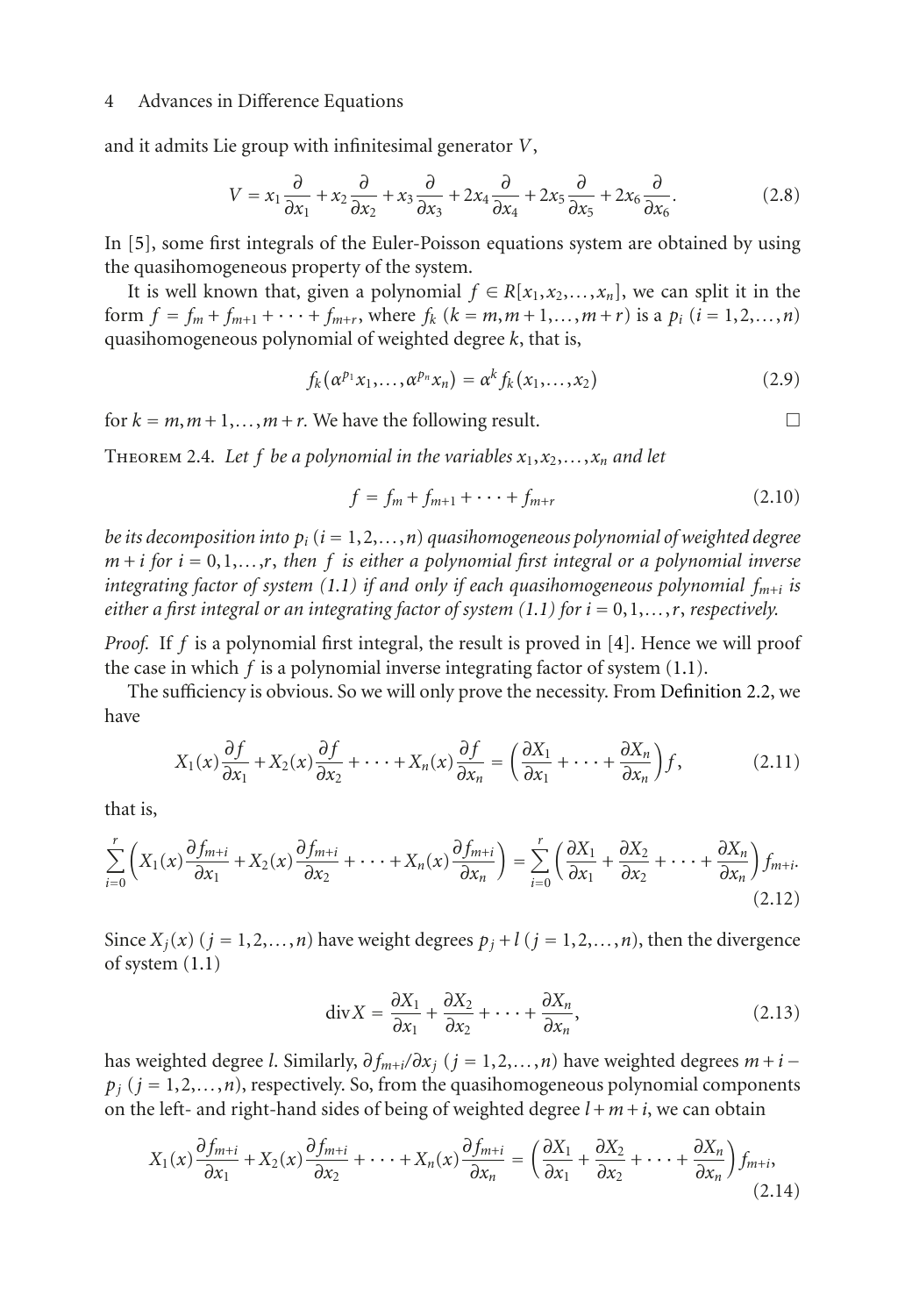where  $i = 0, 1, \ldots, r$ . Consequently,  $f_{m+i}$  is an inverse integrating factor of system [\(1.1\)](#page-0-0) and hence this completes the proof. hence this completes the proof.

From [Theorem 2.4,](#page-3-0) in order to study either polynomial first integrals or polynomial inverse integrating factors of quasihomogeneous polynomial system, we need only to consider quasihomogeneous polynomial functions.

<span id="page-4-3"></span>Theorem 2.5. *Any inverse integrating factor of system [\(1.1\)](#page-0-0) is a quasihomogeneous function. Moreover, if*

$$
\overline{X_i} - w_i \overline{X_1} \frac{p_i}{p_1} \neq 0 \quad (i = 2, 3, \dots, n),
$$
  

$$
\text{div}\overline{X} - \overline{X_1} \frac{m}{p_1} \neq 0,
$$
\n(2.15)

*where*  $\overline{X_i} = X_i(1, w_2, w_3, \ldots, w_n)$ , then  $w_1^{m/p_1} \overline{f_m}$  is an inverse integrating factor of weighted *degree m of system* [\(1.1\)](#page-0-0)*, where*  $\overline{f_m} = f_m(1, w_2, w_3, \ldots, w_n)$  *satisfies the following equations:* 

<span id="page-4-2"></span>
$$
\frac{dw_2}{\overline{X_2} - (p_2/p_1)w_2\overline{X_1}} = \frac{dw_3}{\overline{X_3} - (p_3/p_1)w_3\overline{X_1}}\n= \dots = \frac{dw_n}{\frac{\overline{X_n} - (p_n/p_1)w_n\overline{X_1}}{\frac{\overline{f_m}}{\text{div }\overline{X} - (m/p_1)\overline{X_1}}}.
$$
\n(2.16)

*Proof.* Let  $f(x_1,...,x_n)$  be an inverse integrating factor of system [\(1.1\)](#page-0-0), that is,

$$
X_1 \frac{\partial f}{\partial x_1} + X_2 \frac{\partial f}{\partial x_2} + \dots + X_n \frac{\partial f}{\partial x_n} = \left(\frac{\partial X_1}{\partial x_1} + \frac{\partial X_2}{\partial x_2} + \dots + \frac{\partial X_n}{\partial x_n}\right) f,\tag{2.17}
$$

because  $X_1, \ldots, X_n$  and div*X* are quasihomogeneous functions of weighted degrees  $p_1$  +  $l$ ,...,  $p_n + l$  and *l*, respectively. It is not difficult to obtain that [\(2.17\)](#page-4-0) is invariant under a change of  $(x_1, x_2, \ldots, x_n) \rightarrow (\alpha^{p_1} x_1, \alpha^{p_2} x_2, \ldots, \alpha^{p_n} x_n)$ . Consequently, their solutions are also invariant, that is,

<span id="page-4-0"></span>
$$
f(\alpha^{p_1}x_1,\ldots,\alpha^{p_n}x_n)=f(x_1,\ldots,x_n)
$$
\n(2.18)

or

<span id="page-4-1"></span>
$$
f(\alpha^{p_1}x_1,\ldots,\alpha^{p_n}x_n)=\alpha^m f(x_1,\ldots,x_n). \hspace{1cm} (2.19)
$$

So *f* is a  $p_1, \ldots, p_n$  quasihomogeneous function (of weighted degree *m*).

Letting  $f_m(x_1,...,x_n)$  be a quasihomogeneous function of weighted degree *m*, we have  $f(\alpha^{p_1}x_1,\ldots,\alpha^{p_n}x_n)=\alpha^m f(x_1,\ldots,x_n)$ . If  $f_m$  is an inverse integrating factor of system [\(1.1\)](#page-0-0), then the following equation holds:

$$
X_1 \frac{\partial f_m}{\partial x_1} + X_2 \frac{\partial f_m}{\partial x_2} + \dots + X_n \frac{\partial f_m}{\partial x_n} = (\text{div}\,X) f_m. \tag{2.20}
$$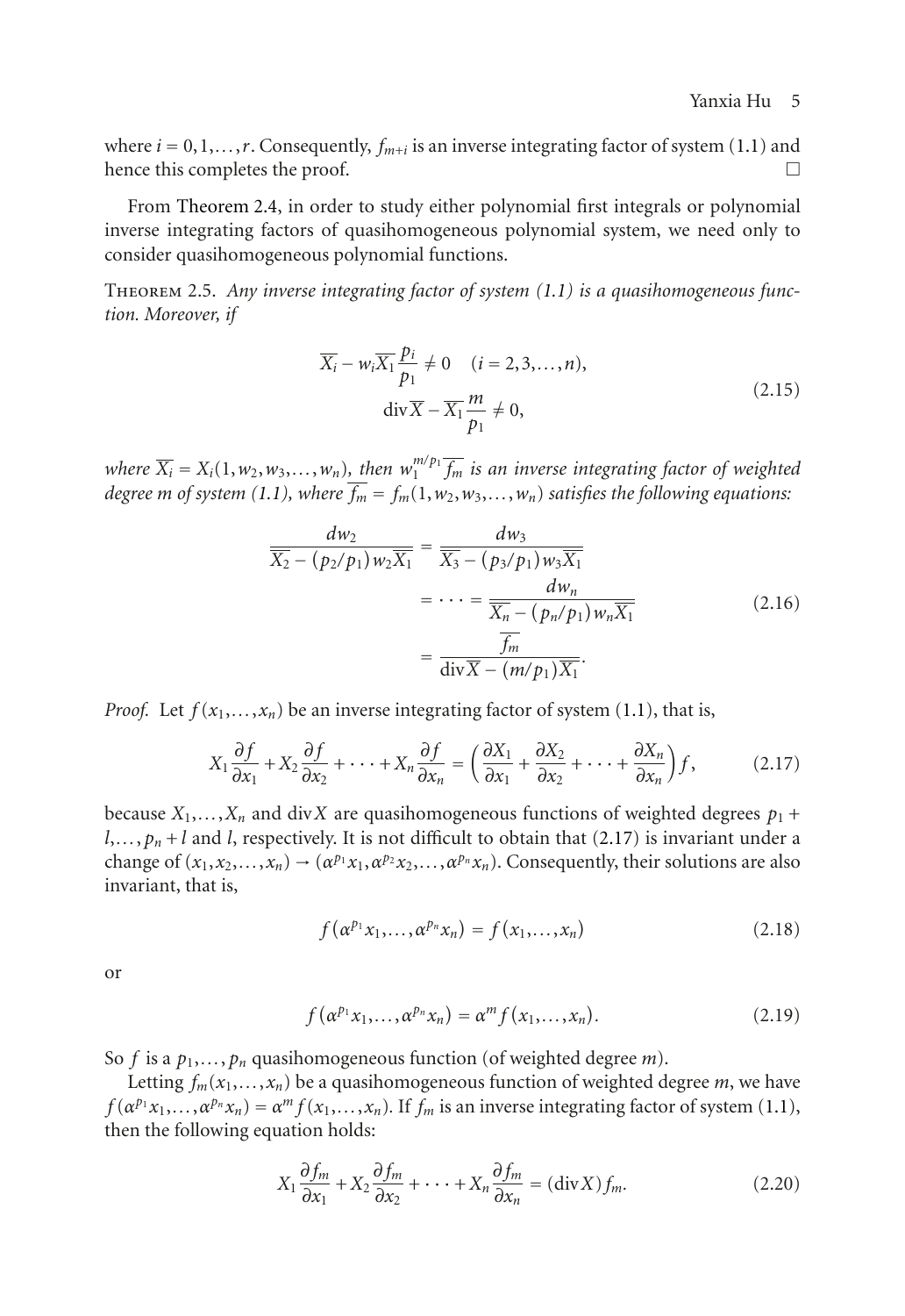Now, let

$$
w_1 = x_1, \qquad w_2 = \frac{x_2}{x_1^{p_2/p_1}}, \dots, w_n = \frac{x_n}{x_1^{p_n/p_1}}, \tag{2.21}
$$

then,

$$
X_i(x_1,...,x_n) = X_i(w_1, w_2 w_1^{p_2/p_1},...,w_n w_1^{p_n/p_1})
$$
  
\n
$$
= w_1^{(p_i+l)/p_1} X_i(1, w_2,...,w_n) = w_1^{(p_i+l)/p_1} \overline{X}_i, \quad i = 1, 2,..., n,
$$
  
\ndiv  $X(x_1,...,x_n) = \text{div } X(w_1, w_2 w_1^{p_2/p_1},...,w_n w_1^{p_n/p_1})$   
\n
$$
= w_1^{l/p_1} \text{div } X(1, w_2,...,w_n) = w_1^{l/p_1} \text{div } \overline{X}.
$$
 (2.22)

On the other hand, by the chain rule of the derivative, in the new variables  $w_1, w_2, \ldots, w_n$ , [\(2.20\)](#page-4-1) becomes

<span id="page-5-0"></span>
$$
w_1^{(p_1+l)/p_1} \overline{X_1} \frac{\partial f_m(w_1, w_2 w_1^{p_2/p_1}, \dots, w_n w_1^{p_n/p_1})}{\partial x_1}
$$
  
+  $w_1^{(p_2+l)/p_1} \overline{X_2} \frac{\partial f_m(w_1, w_2 w_1^{p_2/p_1} + \dots + w_n w_1^{p_n/p_1})}{\partial x_2}$   
+  $\dots + w_1^{(p_n+l)/p_1} \overline{X_n} \frac{\partial f_m(w_1, w_2 w_1^{p_2/p_1}, \dots, w_n w_1^{p_n/p_1})}{\partial x_n}$   
=  $(w_1^{l/p_1} \operatorname{div} \overline{X}) f_m(w_1, w_2 w_1^{p_2/p_1}, \dots, w_n w_1^{p_n/p_1}).$  (2.23)

Based on the following formulas:

<span id="page-5-1"></span>
$$
f_m(w_1, w_2 w_1^{p_2/p_1}, \dots, w_n w_1^{p_n/p_1}) = w_1^{m/p_1} f_m(1, w_2, \dots, w_n) = w_1^{m/p_1} \overline{f_m},
$$
(2.24)

$$
\frac{\partial f_m}{\partial x_1} = \frac{m}{p_1} w^{(m/p_1) - 1} \overline{f_m} - \frac{p_2}{p_1} \frac{w_2}{w_1} w_1^{m/p_1} \frac{\partial \overline{f_m}}{\partial w_2} - \dots - \frac{p_n}{p_1} \frac{w_n}{w_1} w_1^{m/p_1} \frac{\partial \overline{f_m}}{\partial w_n},
$$
\n
$$
\frac{\partial f_m}{\partial x_i} = w_1^{-(m-p_i)/p_1} \frac{\partial \overline{f_m}}{\partial w_i}, \quad i = 2, \dots, n,
$$
\n(2.25)

[\(2.23\)](#page-5-0) becomes

$$
\left(\overline{X_2} - \frac{p_2}{p_1} w_2 \overline{X_1}\right) \frac{\partial \overline{f_m}}{\partial w_2} + \dots + \left(\overline{X_n} - \frac{p_n}{p_1} w_n \overline{X_1}\right) \frac{\partial \overline{f_m}}{\partial w_n} = \left(\text{div}\,\overline{X} - \frac{m}{p_1} \overline{X_1}\right) \overline{f_m}. \tag{2.26}
$$

Obviously, its characteristic equation is [\(2.16\)](#page-4-2). So  $\overline{f_m}$  satisfies (2.16). According to the formula [\(2.24\)](#page-5-1), this completes the proof.  $\Box$ 

*Example 2.6.* We consider the following system:

$$
\frac{dx}{dt} = axy, \qquad \frac{dy}{dt} = bx^3 + cy^2.
$$
 (2.27)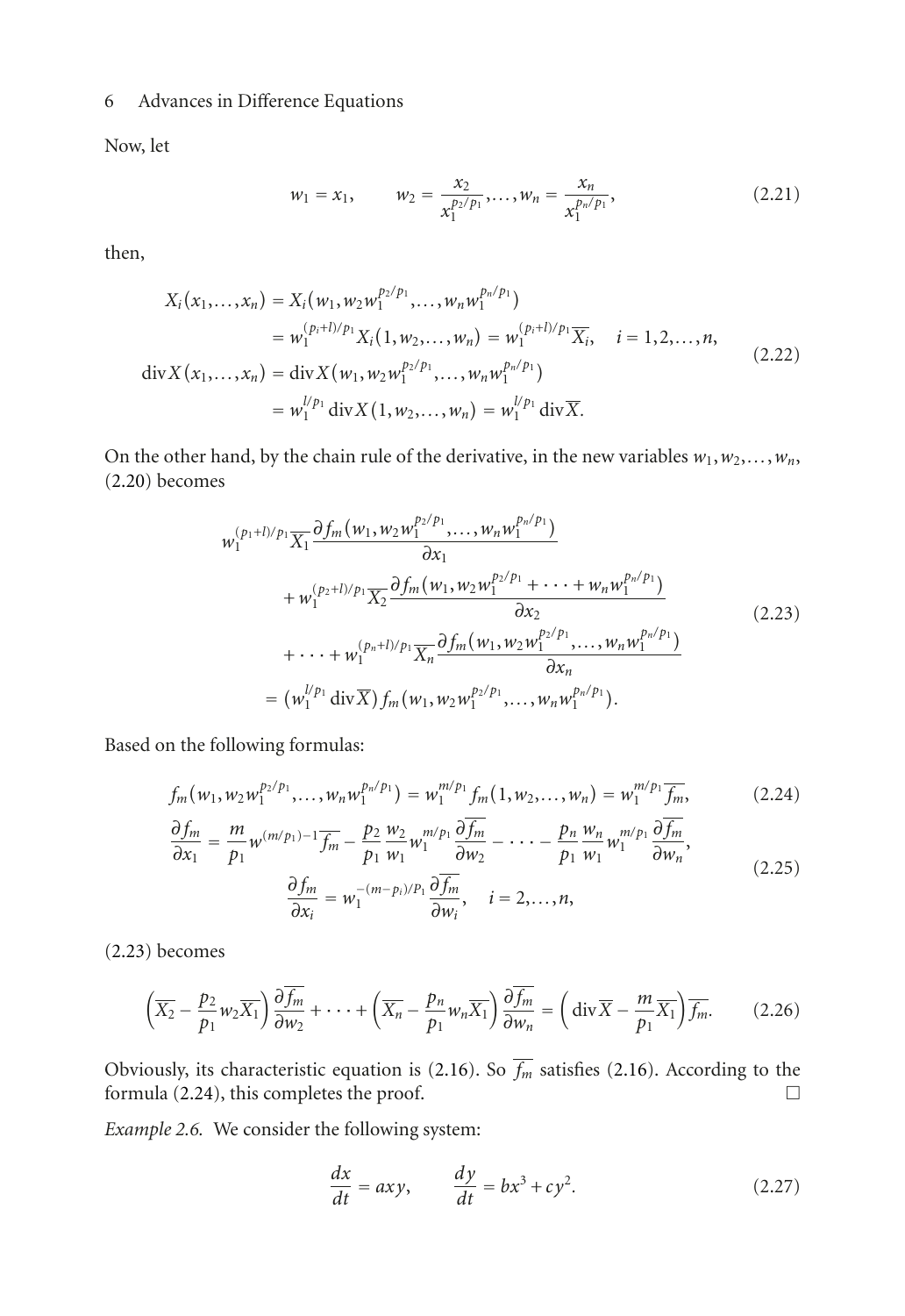This system is a  $p_1 = 2$ ,  $p_2 = 3$  quasihomogeneous polynomial system of weighted degree 3, and it is invariant under the similarity transformation

$$
(x, y, t) \longrightarrow (\alpha^2 x, \alpha^3 y, \alpha^{-3} t). \tag{2.28}
$$

It is easy to get the following formulas:

$$
\overline{X_1} = X_1(1, w_2) = aw_2,\n\overline{X_2} = X_2(1, w_2) = b + cw_2^2,\ndiv \overline{X} = div X(1, w_2) = (a + 2c)w_2.
$$
\n(2.29)

From [\(2.16\)](#page-4-2), we have

$$
\frac{dw_2}{b + (c - (3/2)a)w_2^2} = \frac{d\overline{f_m}}{(-ma/2 - a - 2c)w_2\overline{f_m}}.\tag{2.30}
$$

Its solution is

$$
\overline{f_m} = c \left( b + \left( c - \frac{3}{2} a \right) w_2^2 \right)^{(-ma/2 - a - 2c)/(2c - 3a)}.
$$
\n(2.31)

So

$$
f_m\left(1,\frac{y}{x^{3/2}}\right) = c\left(b + \left(c - \frac{3}{2}a\right)\frac{y^2}{x^3}\right)^{(-ma/2 - a - 2c)/(2c - 3a)}.\tag{2.32}
$$

Based on [Theorem 2.5,](#page-4-3) we can get an inverse integrating factor

$$
x^{m/2} \left( b + \left( c - \frac{3}{2} a \right) \frac{y^2}{x^3} \right)^{(-ma/2 - a - 2c)/(2c - 3a)} \tag{2.33}
$$

of the system. Specially, when  $m = 2$ , the inverse integrating factor is

$$
x\left(b+\left(c-\frac{3}{2}a\right)\frac{y^2}{x^3}\right)^{(-2a-2c)/(2c-3a)}.\tag{2.34}
$$

#### **3. On the integrability of quasidegenerate infinity systems**

<span id="page-6-0"></span>We consider the quasidegenerate infinity system  $(1.3)$ .

LEMMA 3.1. *Let*  $X^* = (X_1 + p_1x_1A(x_1,x_2,...,x_n))(\partial/\partial x_1) + \cdots + (X_n + p_nx_nA(x_1,$  $(x_2,...,x_n)(\partial/\partial x_n)$  *be the vector field associated with system [\(1.3\)](#page-1-0)* and let  $\Omega(x_1,x_2)$ *...*,*xn*) *be a quasihomogeneous first integral of weighted degree d of system [\(1.1\)](#page-0-0), then*

$$
X^*\Omega = dA(x_1, x_2, \dots, x_n)\Omega.
$$
\n(3.1)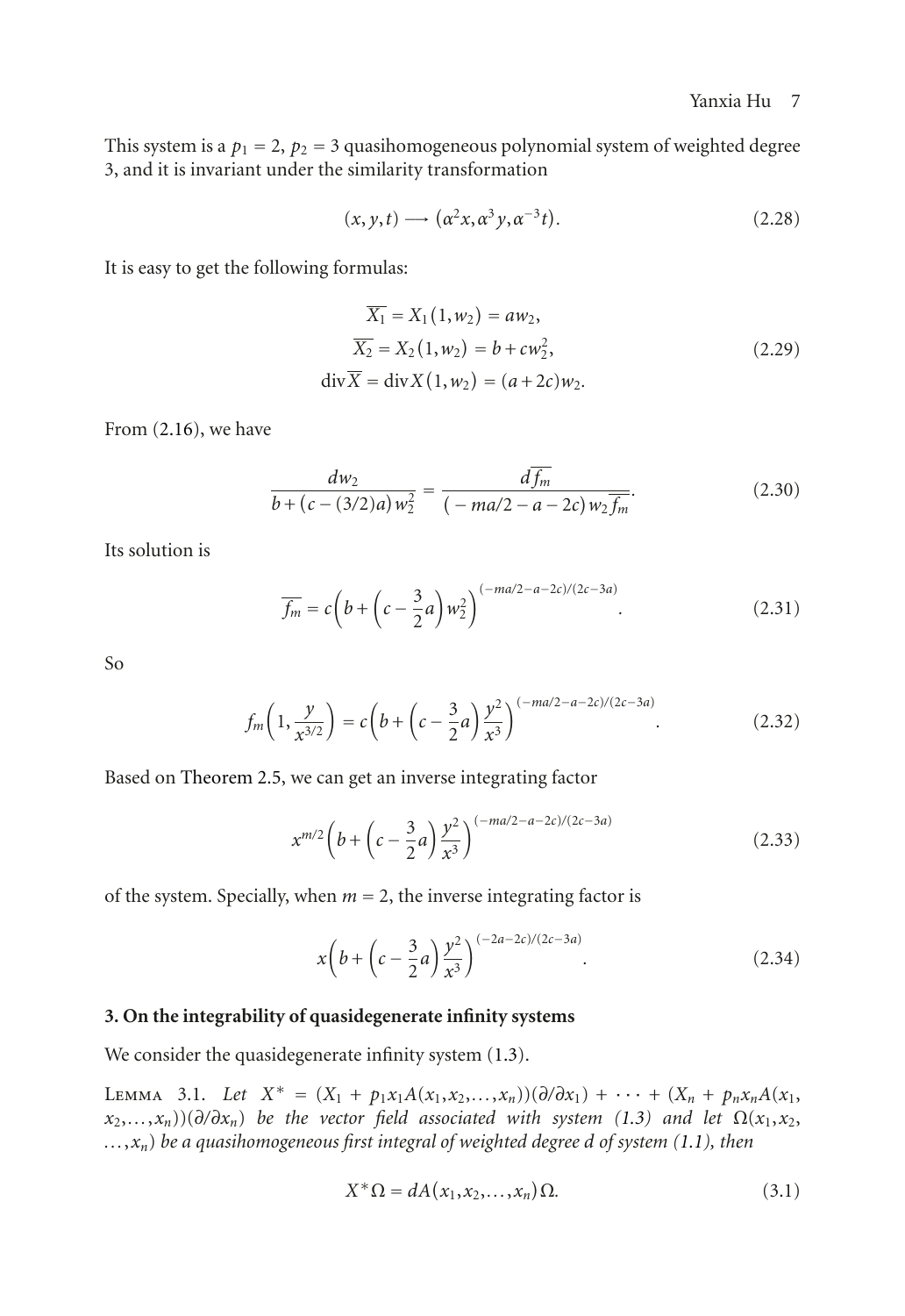*Proof.* The derivative of  $\Omega(x_1, x_2, \ldots, x_n)$  along the orbits of system [\(1.3\)](#page-1-0) is

$$
X^*\Omega = \frac{\partial \Omega}{\partial x_1}(X_1 + p_1x_1A) + \frac{\partial \Omega}{\partial x_2}(X_2 + p_2x_2A) + \cdots + \frac{\partial \Omega}{\partial x_n}(X_n + p_nx_nA)
$$
  
=  $\left(\frac{\partial \Omega}{\partial x_1}X_1 + \frac{\partial \Omega}{\partial x_2}X_2 + \cdots + \frac{\partial \Omega}{\partial x_n}X_n\right) + A\left(p_1x_1\frac{\partial \Omega}{\partial x_1} + \cdots + p_nx_n\frac{\partial \Omega}{\partial x_n}\right)$  (3.2)  
=  $A\left(p_1x_1\frac{\partial \Omega}{\partial x_1} + \cdots + p_nx_n\frac{\partial \Omega}{\partial x_n}\right).$ 

Based on the generalized Euler's theorem for quasihomogeneous function, we have

<span id="page-7-0"></span>
$$
p_1 x_1 \frac{\partial \Omega}{\partial x_1} + \dots + p_n x_n \frac{\partial \Omega}{\partial x_n} = d\Omega. \tag{3.3}
$$

So, [\(3.2\)](#page-7-0) becomes

$$
X^*\Omega = dA\Omega. \tag{3.4}
$$

 $\Box$ 

<span id="page-7-1"></span>Lemma 3.2. *Let f* (*x*1,*...*,*xn*) *be a quasihomogeneous inverse integrating factor of weighted degree m* of system [\(1.1\)](#page-0-0), then  $f(x_1,...,x_n)$  *is a quasihomogeneous invariant manifold of system [\(1.3\)](#page-1-0).*

*Proof.* Because  $f(x_1,...,x_n)$  is an inverse integrating factor of system [\(1.1\)](#page-0-0), we have

$$
X_1 \frac{\partial f}{\partial x_1} + \dots + X_n \frac{\partial f}{\partial x_n} = \left(\frac{\partial X_1}{\partial x_1} + \dots + \frac{\partial X_n}{\partial x_n}\right) f. \tag{3.5}
$$

The derivative of  $f(x_1,...,x_n)$  along the orbits of system [\(1.3\)](#page-1-0) is

$$
X^* f = \frac{\partial f}{\partial x_1} (X_1 + p_1 x_1 A) + \frac{\partial f}{\partial x_2} (X_2 + p_2 x_2 A) + \dots + \frac{\partial f}{\partial x_n} (X_n + p_n x_n A)
$$
  
=  $\left( \frac{\partial f}{\partial x_1} X_1 + \frac{\partial f}{\partial x_2} X_2 + \dots + \frac{\partial f}{\partial x_n} X_n \right) + A \left( p_1 x_1 \frac{\partial f}{\partial x_1} + \dots + p_n x_n \frac{\partial f}{\partial x_n} \right)$  (3.6)  
=  $(\text{div } X) f + m A f$ .

The last term of the above expression can be obtained by using the generalized Euler's theorem for quasihomogeneous function. So

$$
X^* f = (\text{div} X + mA) f, \qquad (3.7)
$$

that is,  $f(x_1, x_2, \ldots, x_n) = 0$  is an invariant manifold of system [\(1.3\)](#page-1-0).

Theorem 3.3. *Let* Ω(*x*1,*x*2,*...*,*xn*) *be a quasihomogeneous first integral of weighted degree d* of system [\(1.1\)](#page-0-0), then  $\Omega^{(\alpha-1)/d}$  *f* is an inverse integrating factor of system [\(1.3\)](#page-1-0).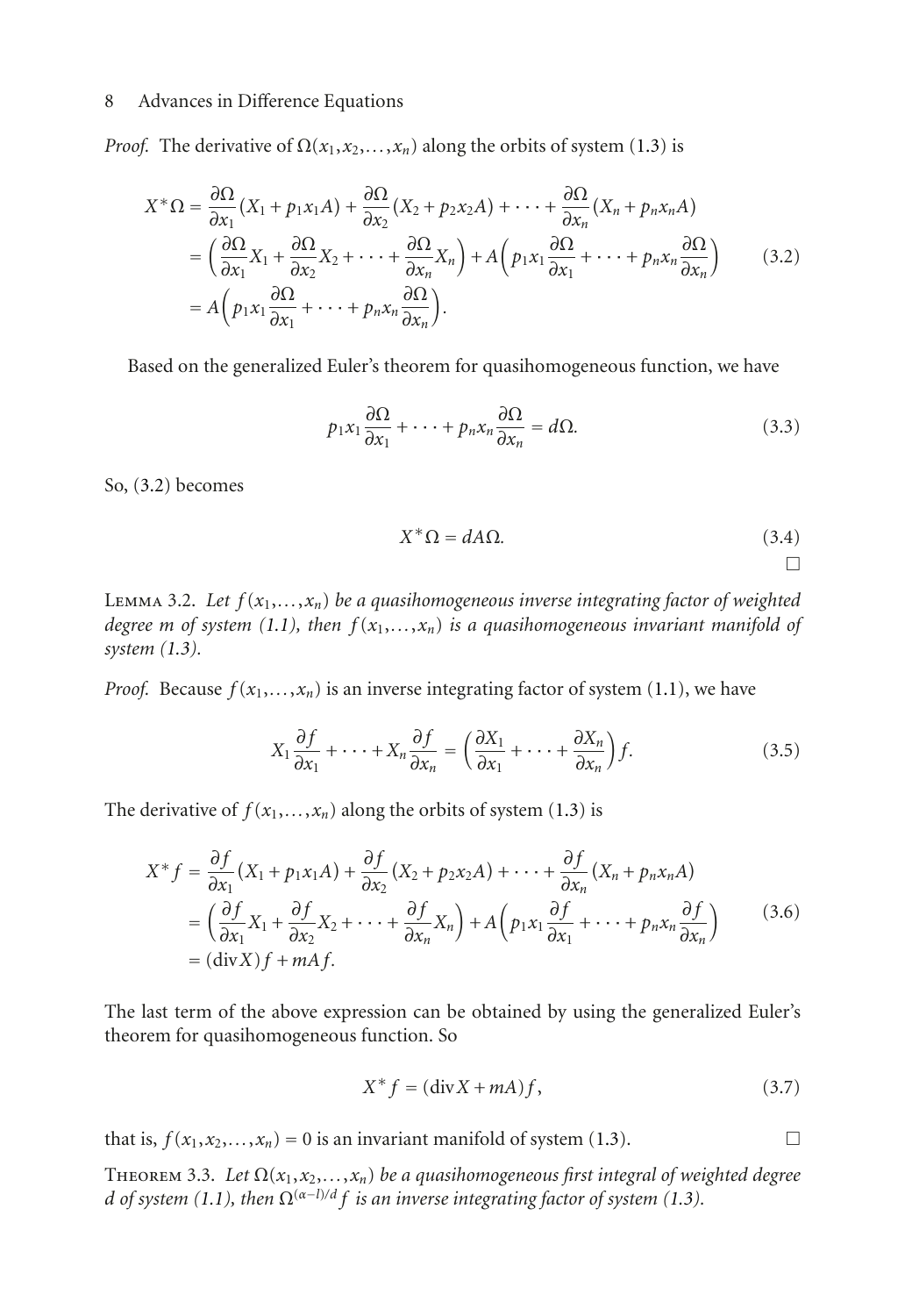*Proof.* First, we calculate the divergence of system [\(1.3\)](#page-1-0):

$$
\operatorname{div} X^* = \frac{\partial}{\partial x_1} (X_1 + p_1 x_1 A) + \frac{\partial}{\partial x_2} (X_2 + p_2 x_2 A) + \dots + \frac{\partial}{\partial x_n} (X_n + p_n x_n A)
$$
  
=  $\left( \frac{\partial X_1}{\partial x_1} + \frac{\partial X_2}{\partial x_2} + \dots + \frac{\partial X_n}{\partial x_n} \right) + \left( p_1 x_1 \frac{\partial A}{\partial x_1} + \dots + p_n x_n \frac{\partial A}{\partial x_n} \right) + A (p_1 + p_2 + \dots + p_n)$   
=  $\operatorname{div} X + A (p_1 + p_2 + \dots + p_n + \alpha).$  (3.8)

On the other hand, from the proves of Lemmas [3.1](#page-6-0) and [3.2,](#page-7-1) we have

$$
X^*\Omega = dA\Omega,
$$
  
\n
$$
X^*f = (\text{div}X + mA)f.
$$
\n(3.9)

Let

$$
K_1(x_1, x_2,...,x_n) = dA,
$$
  
\n
$$
K_2(x_1, x_2,...,x_n) = \text{div}X + A(p_1 + p_2 + \dots + p_n + l).
$$
 (3.10)

So, we can find two constants  $\lambda_1$  and  $\lambda_2$  such that

$$
\sum_{i=1}^{n} \lambda_i K_i(x_1, x_2, \dots, x_n) = \text{div} X^*,
$$
\n(3.11)

that is,  $\lambda_1 = (\alpha - l)/d$  and  $\lambda_2 = 1$ . Therefore, applying the Darboux's theory of integra-bility (see [\[12](#page-9-12)]), we obtain that the function  $\Omega^{(\alpha-l)/d}$  *f* is an inverse integrating factor of system  $(1.3)$ .

#### **4. Conclusion**

In this paper, we have studied the integrability of quasihomogeneous systems. From the above investigation, we see that the properties of quasihomogeneous systems may help us in studying the integrability of the systems. We need only to consider quasihomogeneous polynomial functions in order to study either polynomial first integrals or polynomial inverse integrating factors of quasihomogeneous systems. Specially, we have proposed a method to obtain an inverse integrating factor of the systems on the base of the systems of ordinary differential equations established by using the quasihomogeneous vector fields. Moreover, we also have considered quasidegenerate infinity systems, and shown how to obtain an inverse integrating factor from the first integrals of the corresponding quasihomogeneous systems by using Darboux's theory of integrability.

## **Acknowledgment**

This research was supported by the National Natural Science Foundation of China (No. 10626018) and the foundation from North China Electric Power University.